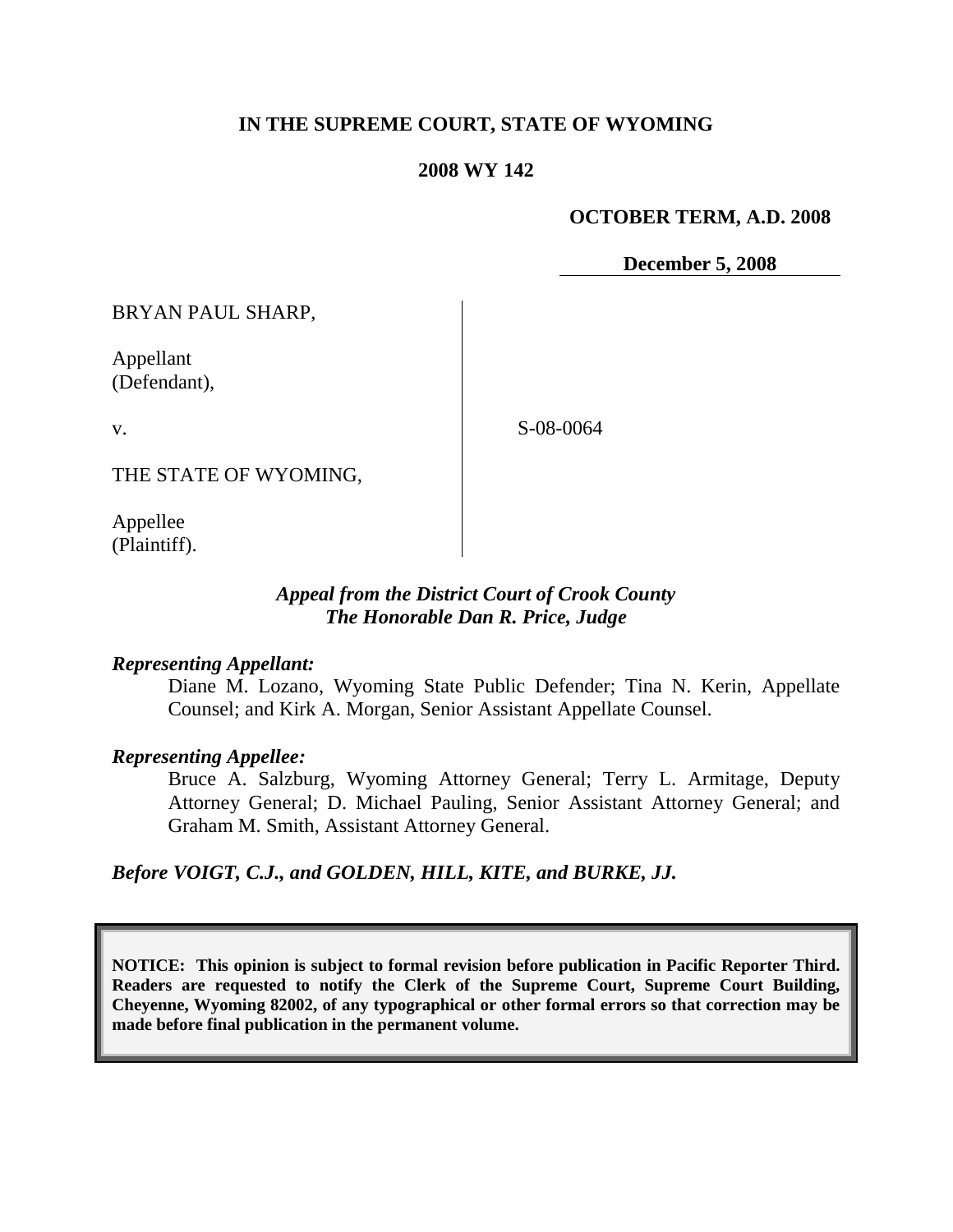**HILL,** Justice.

[¶1] Appellant, Bryan Paul Sharp (Sharp), seeks review of an order of the district court that revoked his probation. Sharp contends that the State did not prove by a preponderance of the evidence that he willfully violated the terms of his probation. He also asserts that the district court's revocation order included an assessment of costs for medical expenses, incurred by Sharp while being held in jail pending revocation of his probation, which were not authorized by law (and thus, an illegal sentence). Finally, Sharp contends that the district court cited the incorrect statute in both the original sentence and in the revocation order. We will affirm the order revoking probation, but we reverse the revocation order insofar as it included an unlawful imposition of costs. Furthermore, we will remand this matter to the district court to strike the imposition of costs recited in paragraph 4 of that order and to correct the clerical error which appears in both the original sentence and in the order revoking probation.

### **ISSUES**

[¶2] Sharp describes these issues:

I. Whether the district court erred in concluding that the State proved, by a preponderance of the evidence, that Mr. Sharp willfully violated the terms and conditions of his probation?

II. Is [Sharp's] sentence illegal because the trial court imposed fees for medical expenses which are not authorized by law; and, because of a clerical error, [Sharp] was sentenced under the incorrect subsection?

The State rephrases them as follows:

I. Did the district court err in concluding that the State proved, by a preponderance of the evidence, that [Sharp] willfully violated the terms and conditions of his probation?

II. Was the district court's order requiring [Sharp] to pay certain of his medical expenses unauthorized by law, thereby creating an illegal sentence?

The State concedes that both the original sentence and the revocation order contains a clerical error and agrees that the error should be corrected.

## **FACTS AND PROCEEDINGS**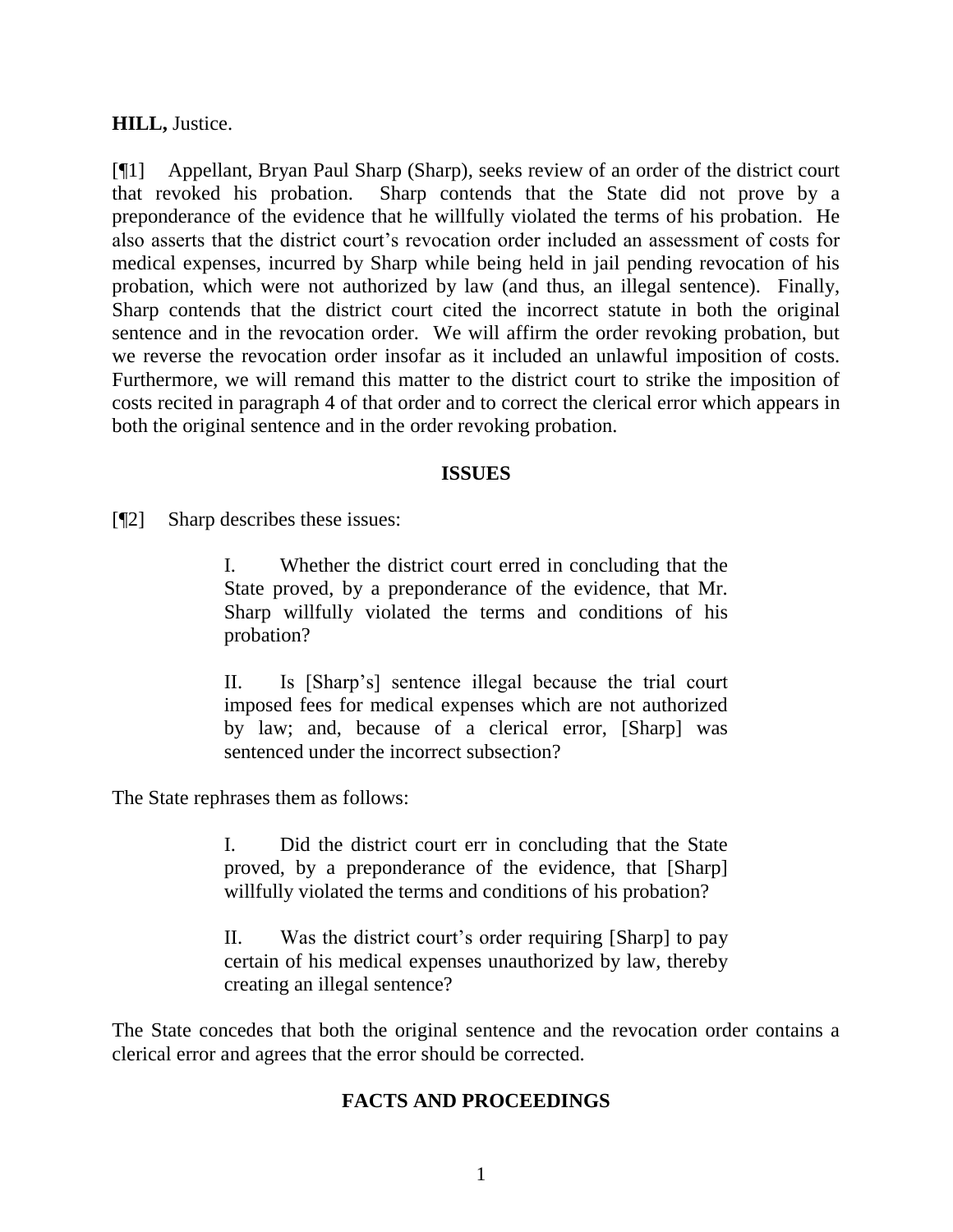[¶3] The proceedings in this case have become somewhat convoluted because of Sharp's erratic behavior. The record contains several psychological and psychiatric examinations of Sharp. Those documents serve, in part, to explain why the record is in the state that it is in.

[¶4] By information filed of record on July 17, 2006, Sharp was charged with: (1) aggravated assault and battery, Wyo. Stat. Ann. § 6-2-502(a)(iv) (LexisNexis 2005) ("Intentionally, knowingly or recklessly causes bodily injury to a woman whom he knows is pregnant.")<sup>1</sup>; and (2) battery against a household member, Wyo. Stat. Ann. § 6-2-501(b) and (f) (third or subsequent offense) (see Wyo. Stat. Ann.  $\S$  35-21-102(a)(iv) (LexisNexis 2005)). A third charge of possession of a controlled substance was also pending in the circuit court.

[¶5] At his arraignment, Sharp entered pleas of guilty to the two felony charges in accordance with a written plea agreement with the State (although a copy of that plea agreement is not included in the record on appeal). The district court entered a judgment in accordance with those guilty pleas on November 1, 2006. On December 21, 2006, the district court sentenced Sharp to three to ten years for the aggravated assault and battery, and three to five years for third offense battery on a household member. The sentences were to run concurrently. However, the district court suspended those sentences in favor of a split sentence of 365 days in the Crook County Detention Facility (with credit for time served of 145 days), followed by ten years of supervised probation. The sentence further provided that if Sharp could obtain a bed date at an approved, inpatient drug/alcohol treatment facility, he could apply for a furlough to leave jail and enter that facility. The district court specified a lengthy list of probation terms.

[¶6] In January of 2007, Sharp requested, and was given, a furlough to attend the birth of his child in South Dakota.

[¶7] On March 19, 2007, Sharp sent a request to the district judge asking that his sentence "...be modified to a straight 3-10. I cannot comply with the terms and conditions of my probation. Permission to have Rawlins pick me up as soon as it is possible for me to kill my number at the state correctional facility. I have no desire to deal with probation or parole." In accordance with Sharp's request, the district court revoked his probation by order entered of record on March 22, 2007.

[¶8] Sharp had a change of heart and begged the district court to reinstate his probation. In an order entered on April 27, 2007 (but signed on April 16, 2007), the district court declined to reconsider Sharp's sentence, but agreed that the sentence would be reconsidered if Sharp obtained a bed at Southwest Counseling Services (SCS) in Rock

<sup>1</sup> The original sentence and the revocation order recite Wyo. Stat. Ann. § 6-2-502(a)(iii).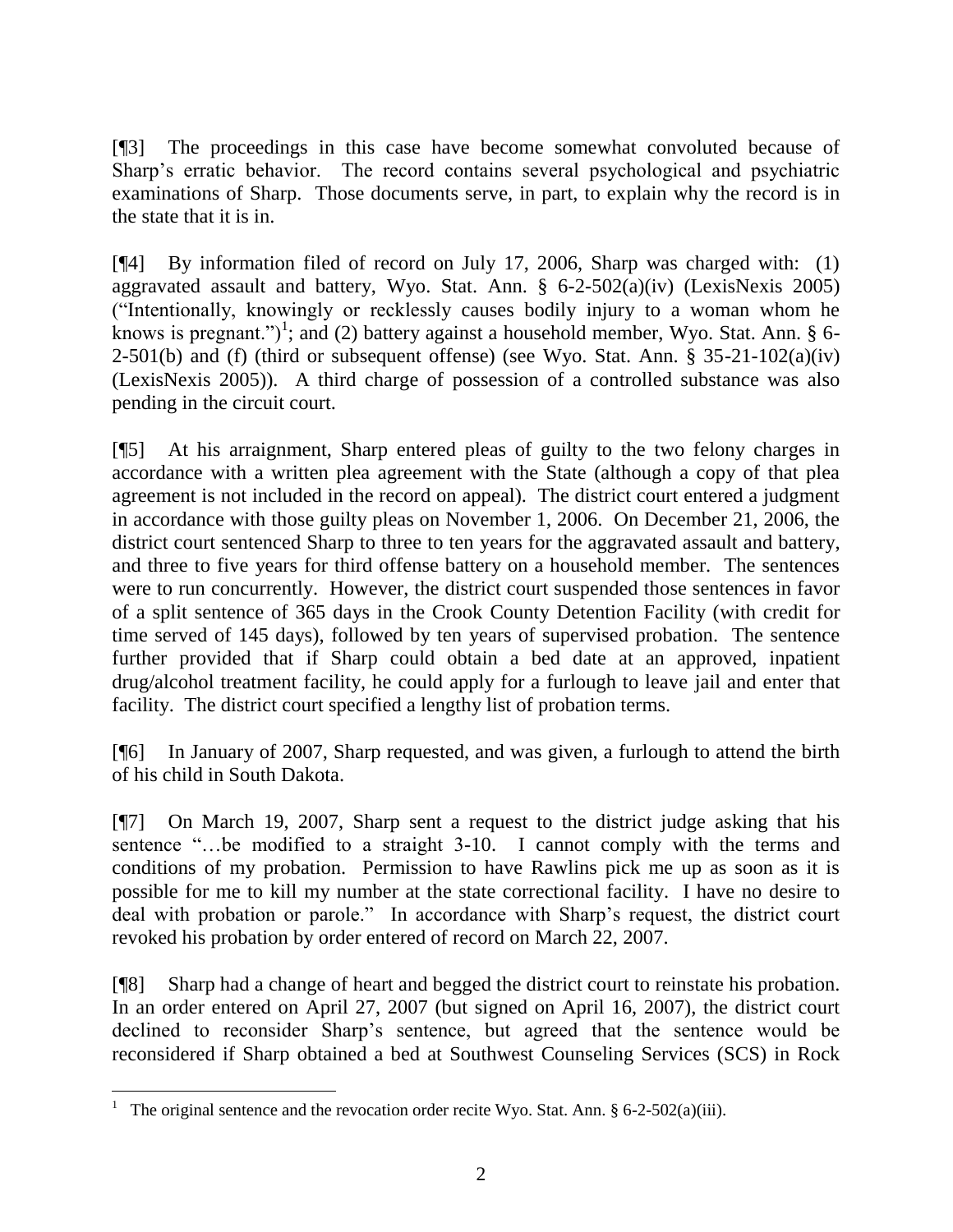Springs. Eventually that result was achieved and Sharp began treatment at SCS on April 24, 2007.

[¶9] On July 26, 2007, a petition for hearing to revoke Sharp's probation was filed in the district court by the Crook County Attorney. That petition alleged that Sharp had left SCS against staff advice on July 25, 2007, without completing that program (a requirement of his probation), and because he had refused to take his prescribed medication on July 25, 2007 (also a requirement of his probation). A criminal warrant was issued and Sharp was arrested and placed in the Crook County Detention Facility on August 2, 2007. The proceedings were suspended for a time in order for a court-ordered evaluation to be completed at the Wyoming State Hospital. Sharp was returned to Crook County on October 1, 2007. He waived a speedy revocation hearing, and the revocation hearing was held on December 20, 2007. At the conclusion of that hearing, the district court found that Sharp had willfully violated the terms of his probation and revoked that probation. He was placed in the Crook County Detention Facility until a bed became available for him at a program in Sheridan called WYSTAR (inpatient drug/alcohol treatment). An order to that effect was entered on January 25, 2008. Sharp filed his notice of appeal on February 6, 2008.

#### **DISCUSSION**

### **Standard of Review**

[¶10] The applicable standard of review is ably summarized in *Messer v. State*, 2006 WY 141, 19, 145 P.3d 457, 459-60 (Wyo. 2006):

> Revocation of probation is largely governed by court rule. W.R.Cr.P. 39. The State is required to establish the violation of the conditions of probation alleged in the petition by a preponderance of the evidence. W.R.Cr.P.  $39(a)(5)$ . The probationer has the right to appear in person and by counsel and to confront and examine adverse witnesses, and the rules of evidence apply to the adjudicative phase. W.R.Cr.P.  $39(a)(5)(A)$  and (B); also see W.R.E 1101(a)(3).

> A district court's decision to revoke probation is discretionary and will not be disturbed unless the record demonstrates a clear abuse of discretion. The district court is required to make a conscientious judgment that the alleged violation occurred after considering the reasons underlying the conditions of probation, the violation of those conditions, and the reasons leading to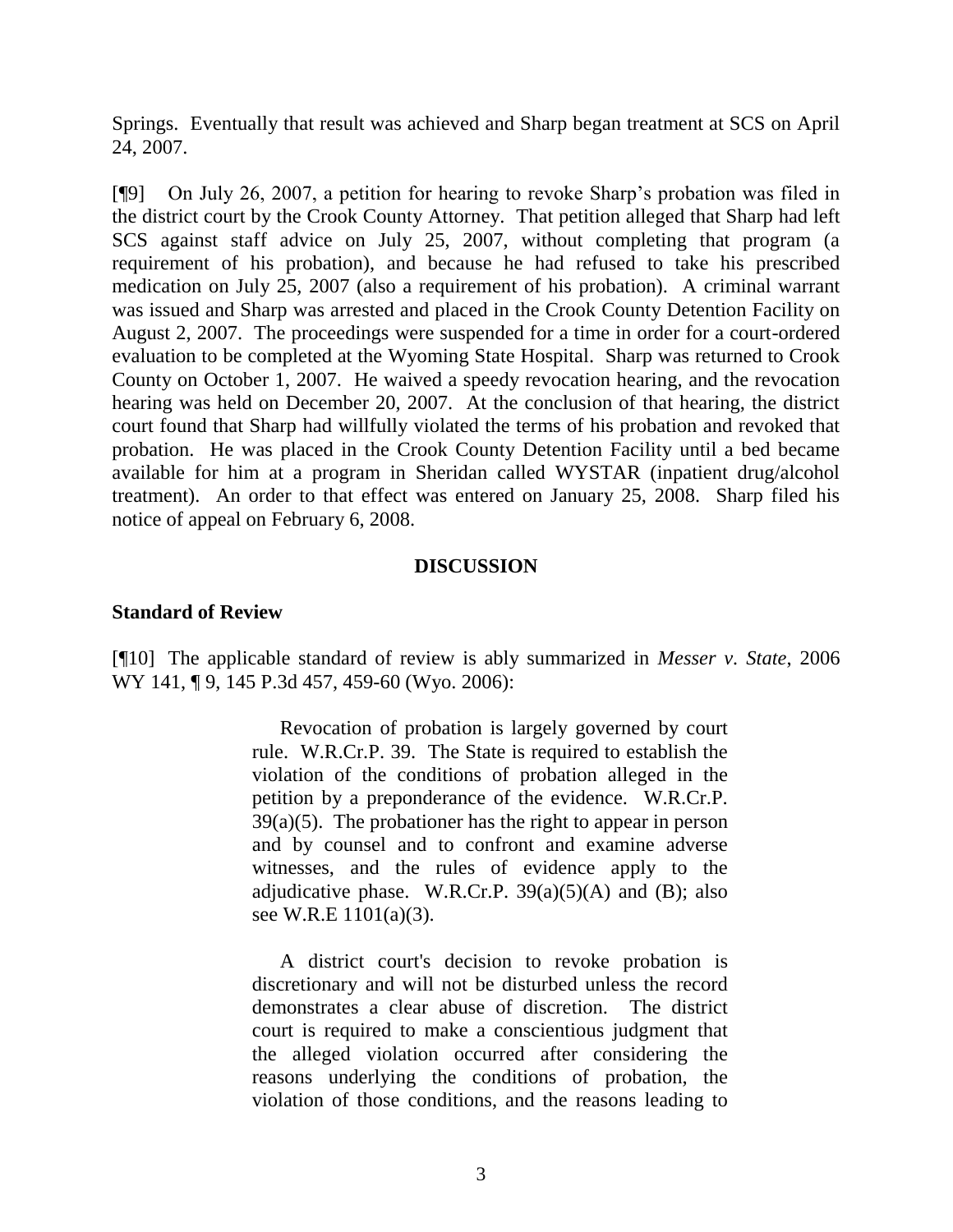the violation. *Moehr v. State*, 13 P.3d 1114, 1116 (Wyo.2000); *Johnson v. State*, 6 P.3d 1261, 1263 (Wyo.2000). Judicial discretion is a composite of many things, among which are conclusions drawn from objective criteria; it means a sound judgment exercised with regard to what is right under the circumstances and without doing so arbitrarily or capriciously. *Vaughn v. State*, 962 P.2d 149, 151 (Wyo.1998). The district court's determination that the probation agreement has been violated "must be based upon verified facts and must be made pursuant to due process protections[.]" *Counts v. State*, 899 P.2d 1341, 1343-44 (Wyo.1995) (quoting *Gailey v. State*, 882 P.2d 888, 891 (Wyo.1994)).

In addition, we have also expressed a general agreement with the proposition that in order to revoke probation for the violation of a condition of probation not involving the payment of money, the violation must be willful, or, if not willful, must presently threaten the safety of society. *Kupec v. State*, 835 P.2d 359, 362 (Wyo.1992); and see *Johnson*, 6 P.3d at 1263. We have also held that notice to a probationer of the grounds for revocation is fundamental and that failure of notice is a defect affecting a substantial right and may be prejudicial to the probationer's cause. *Shaw v. State*, 998 P.2d 965, 967-8 (Wyo.2000).

*Anderson v. State*, 2002 WY 46, ¶¶ 24-26, 43 P.3d 108, 118 (Wyo.2002) (footnotes omitted).

[¶11] Sharp contends that it is possible that a defendant's mental illness could render his violation of the terms of his probation not willful. We have no doubt of that proposition. However, it is of only minimal utility here. Sharp contends that he suffered from mental and emotional problems and, as a consequence, he did not act of his own free will or that he was not competent when, on July 25, 2007, he left SCS, and when he refused to take his medication on that same date. Furthermore, Sharp asserts that his ability to act willfully was overborne by the distress he felt because he had been refused a furlough to attend his daughter's funeral. The district court had available to it the testimony given at the revocation hearing, including that of Sharp himself, as well as several psychological/psychiatric evaluations of Sharp that were based on recent observation and testing. The thrust of Sharp's testimony was that he was not being given the right kind of treatment and that he had been denied a furlough to attend the funeral of his daughter, and so he refused his medication and then left the SCS program without having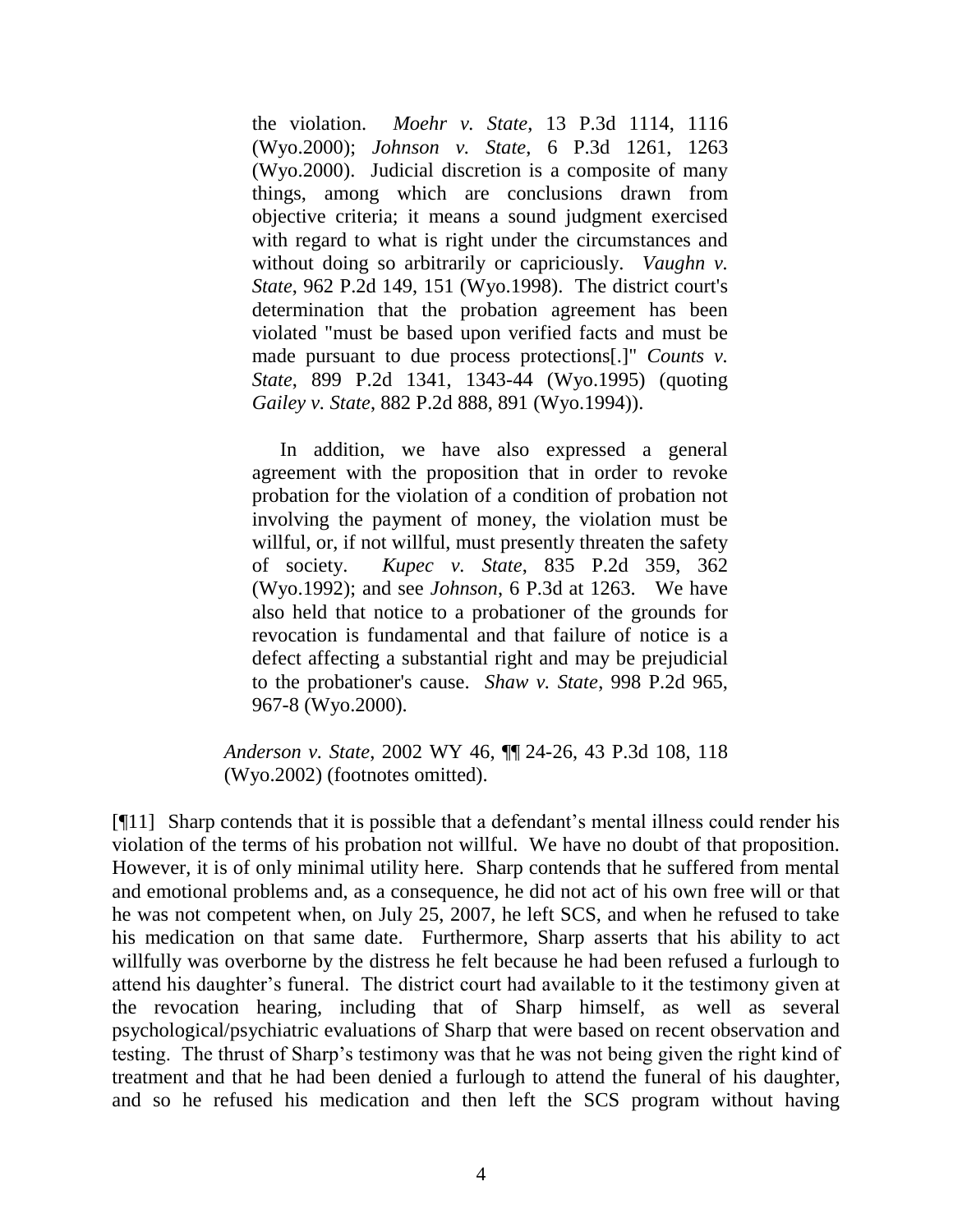successfully completed it. In these factual materials we find an abundance of evidence that supports the district court's conclusions, and only a trifle of testimony from Sharp himself that would support a finding that he did not act willfully. Indeed, throughout these proceedings Sharp displayed a penchant for acting impetuously and willfully whenever he found himself in circumstances that were not to his liking. We can only conclude that the district court did not abuse its discretion in revoking Sharp's probation and that its findings are supported by a preponderance of the evidence.

[¶12] In passing, we will note that the State asserts that we should deem this question moot because, although Sharp's probation was revoked, he was immediately placed on probation again and then enrolled in a new treatment program that was more to his liking. We decline to give that assertion much consideration here because we agree, in a general way, with Sharp's rejoinder that, once having had his probation revoked, he was burdened with that as a part of his criminal record, and it might well affect the future possibility of probation should he run afoul of the law again.

## **Improper Imposition of Medical Expenses as a Part of the Revocation Order**

[¶13] A sentence in excess of that authorized by the legislature is illegal and is a matter that we review de novo. *Wease v. State*, 2007 WY 176, ¶ 43, 170 P.3d 94, 107 (Wyo. 2007); *Sarr v. State*, 2007WY 140, ¶ 9, 166 P.3d 891, 894-95 (Wyo. 2007).

[¶14] The costs at issue total \$499.25. The evidence to support these "costs" is insubstantial and informal. The record does not include any mention of the source of authority for imposing these costs on Sharp. The State's principal answer to this contention is that the sentencing court has the authority to impose such costs on nonindigent prisoners. Wyo. Stat. Ann. § 18-6-303(f) (LexisNexis 2007). However, the record on appeal will support only a conclusion that Sharp was indigent. Both Wyo. Stat. Ann. §§ 7-13-107(e) and 7-13-411(e) suggest that the Department of Corrections is responsible for such expenses. Because the record is so unclear on this matter, we decline to discuss it in more detail. From the record extant, we cannot find a basis in law or fact for imposing those costs on Sharp and, hence, they constitute an illegal sentence as contemplated by our applicable precedents.

## **Clerical Error in Sentence**

[ $\P$ 15] The parties agree that the district court erroneously recited § 6-2-502(a)(iii), rather than the correct statutory citation,  $\S$  6-2-502(a)(iv), in both the original sentence and in the order revoking probation, and that those clerical errors should be corrected.

# **CONCLUSION**